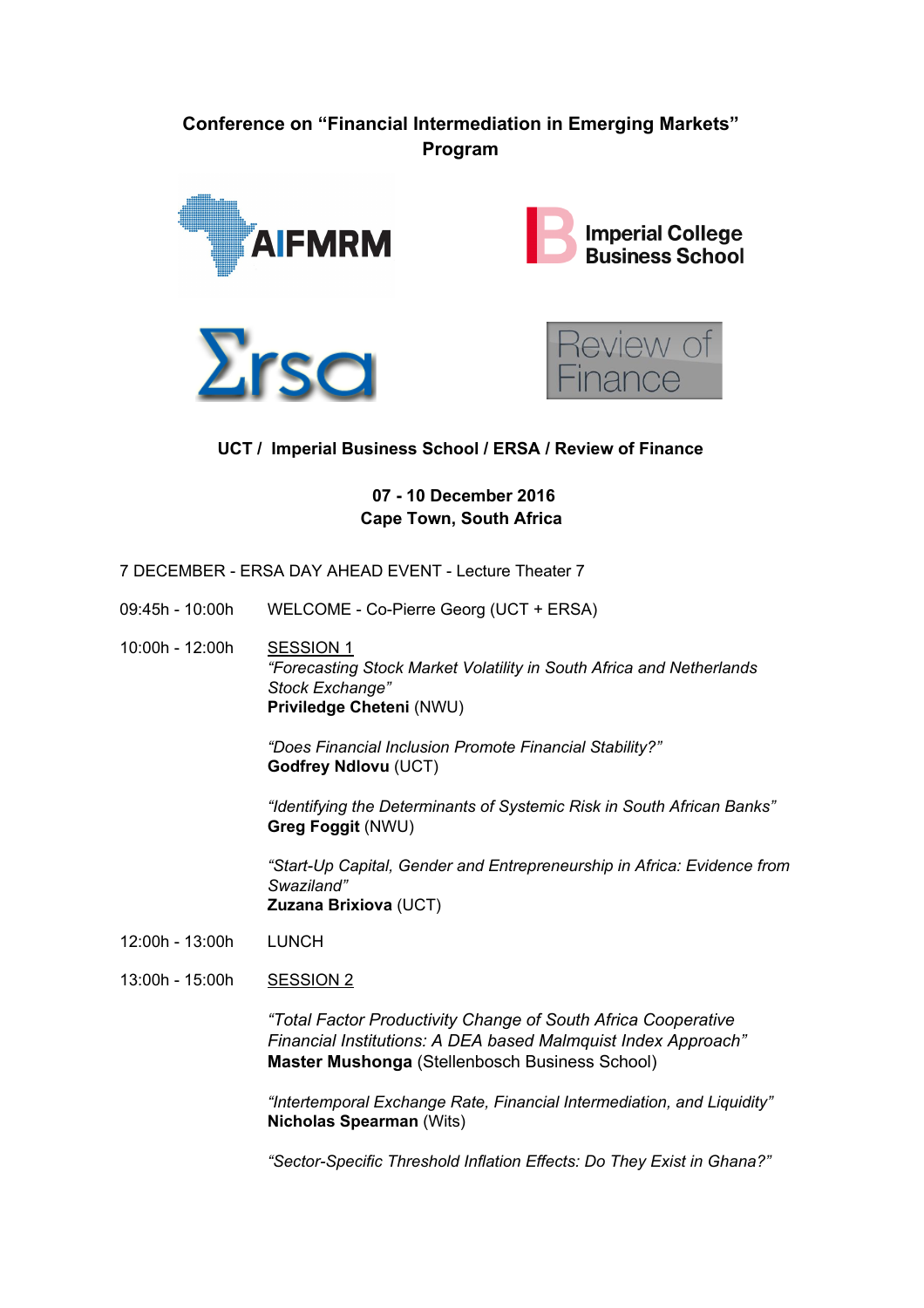**Emmanuel Oduro-Afriyie** (Stellenbosch Business School)

*"The Cost of Efficiency of the Zimbabwean Banking Sector Post Dollarisation"* **Sanderson Abel** (NMMU)

- 15:00h 15:30h COFFEE
- 15:30h 17:00h SESSION 3

*"Monetary Policy and the Banking Sector in South Africa"* **Phillip De Jager** (UCT)

*"Can Creditor Bail-In Trigger a Run? The Case of African Bank"* **Roy Havemann** (National Treasury)

*"Finance and Demand for Skill: Evidence from Uganda"* **Thorsten Beck** (Cass Business School)

END ERSA DAY AHEAD EVENT

8 DECEMBER - CONFERENCE DAY 1 - Lecture Theater 1

- 09:45h 10:00h WELCOME Co-Pierre Georg (UCT)
- 10:00h 12:30h SESSION 1 *"The Limits of Lending: Banks and Technology Adoption from Russia"* Speaker: **Ralph de Haas** (EBRD) Discussant: **Eric Schaling** (Wits Business School)

"Banking Globalization, Local Lending and Labor Market Outcomes: Micro-level Evidence from Brazil" Presenter: **Matias Osando-Busch** (IWH) Discussant: **Larissa Schaefer** (Frankfurt School)

*"Monetary Policy in a Developing Country: Loan Applications and Real Effects"* Presenter: **Ronnie Alinda** (Bank of Uganda) Discussant: **Thorsten Beck** (Cass Business School)

- 12:30h 13:30h LUNCH (Stonebreakers)
- 13:30h 14:30h KEYNOTE *"Deposit Dynamics in Distressed Banks"* **Manju Puri** (Duke Fuqua Business School)
- 14:30h 15:20h SESSION 2 *"Does Monetary Policy Impact Market Integration? Evidence from Developed and Emerging Markets"* Presenter: **Loriana Pelizzon** (Goethe University Frankfurt) Discussant: **Rashad Cassim** (South African Reserve Bank)
- 15:20h 15:50h TEA / COFFEE
- 15:50h 17:30h SESSION 3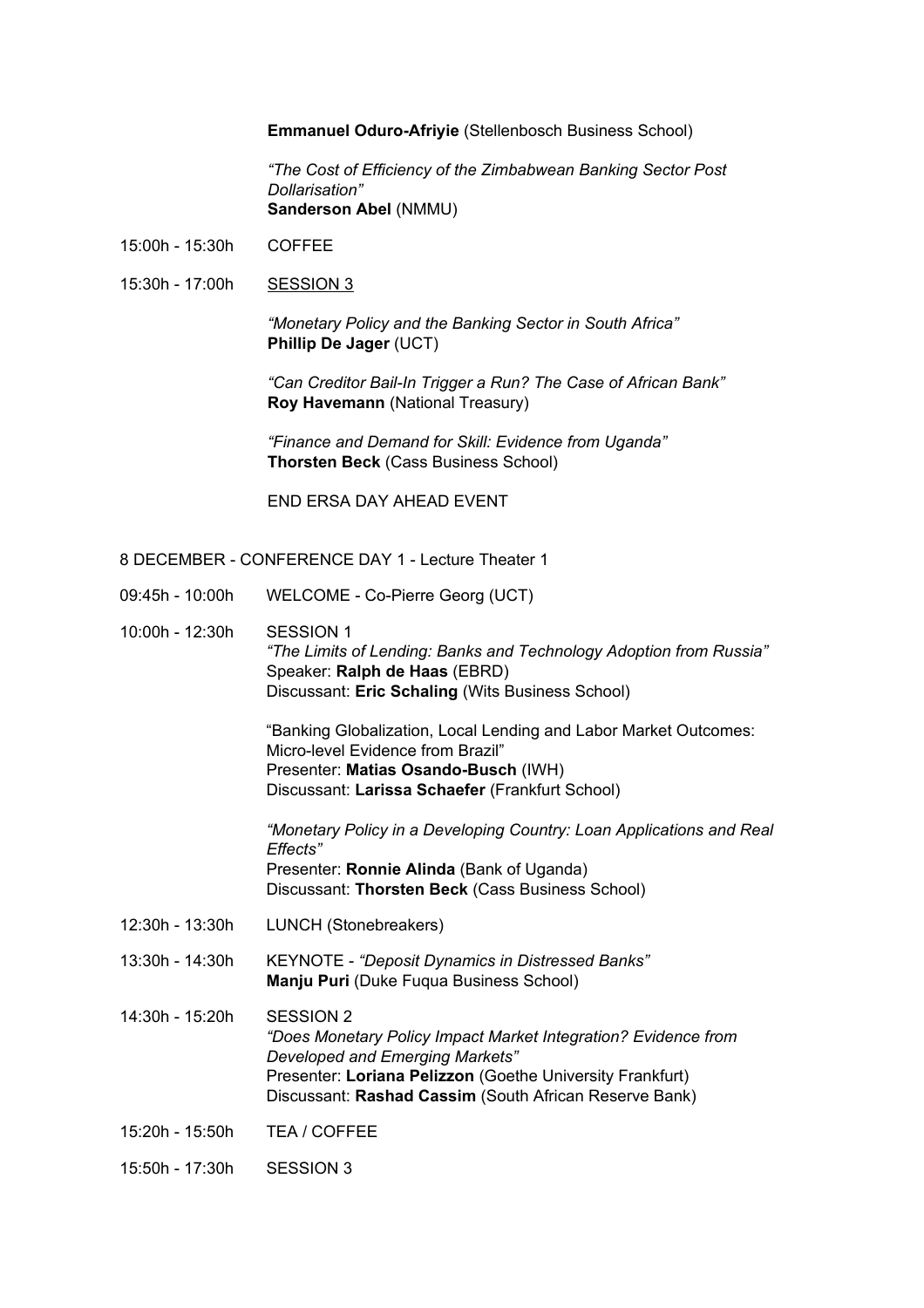*"Will Money Talk? Firm Bribery and Credit Access"* Presenter: **Shusen Qi** (SBE - Maastricht University) Discussant: **Roy Havemann** (National Treasury of South Africa)

*"What Determines the International Transmission of Monetary Policy Through the Syndicated Loan Market?"* Presenter: **Balint Horvath** (Bristol) Discussant: **Jan-Pieter Krahnen** (Goethe University)

19:30h - SPEAKERS + DISCUSSANTS DINNER 12 Apostles Hotel, Lions Head Room

9 DECEMBER - CONFERENCE DAY 2 - Lecture Theater 1

- 09:00h 09:50h SESSION 4 *"Foreign Investment, Regulatory Arbitrage and the Risk of US Financial Institutions"* Presenter: **Leandro Sanz** (Richmond Fed) Discussant: **Neeltje van Horen** (Bank of England)
- 09:50h 10:50h KEYNOTE **Lesetja Kganyago** (Governor, South African Reserve Bank)
- 10:50h 11:20h TEA / COFFEE

11:20h - 13:00h SESSION 5 *"Banking Crises in Emerging Markets. A Quantitative Analysis."* Presenter: **Pedro Gete** (Georgetown) Discussant: **Franklin Allen** (Imperial College Business School)

> *"Securities Market Regulation and Private Equity Placements in China"* Presenter: **G. Nathan Dong** (Columbia University) Discussant: **Frank Song** (HKU)

- 13:00h 14:00h LUNCH (Stonebreakers)
- 14:00h 15:40h SESSION 6 *"Why Do Investors Buy Sovereign Default Insurance?"* Presenter: **Marti Subrahmanyam** (NYU Stern) Discussant: **Esti Kemp** (South African Reserve Bank)

*"How Long is the Maturity of Corporate Borrowing? Evidence from Bond and Loan Issuance Across Markets"* Presenter: **Sergio Schmukler** (World Bank) Discussant: **Max Bruche** (Cass Business School)

- 15:40h 16:10h TEA / COFFEE
- 16:10h 17:00h SESSION 7 *"Internal Liquidity Management and Local Credit Provision"* Presenter: **Ricardo Correa** (Fed Board) Discussant: **Co-Pierre Georg** (UCT + ERSA)

CONFERENCE END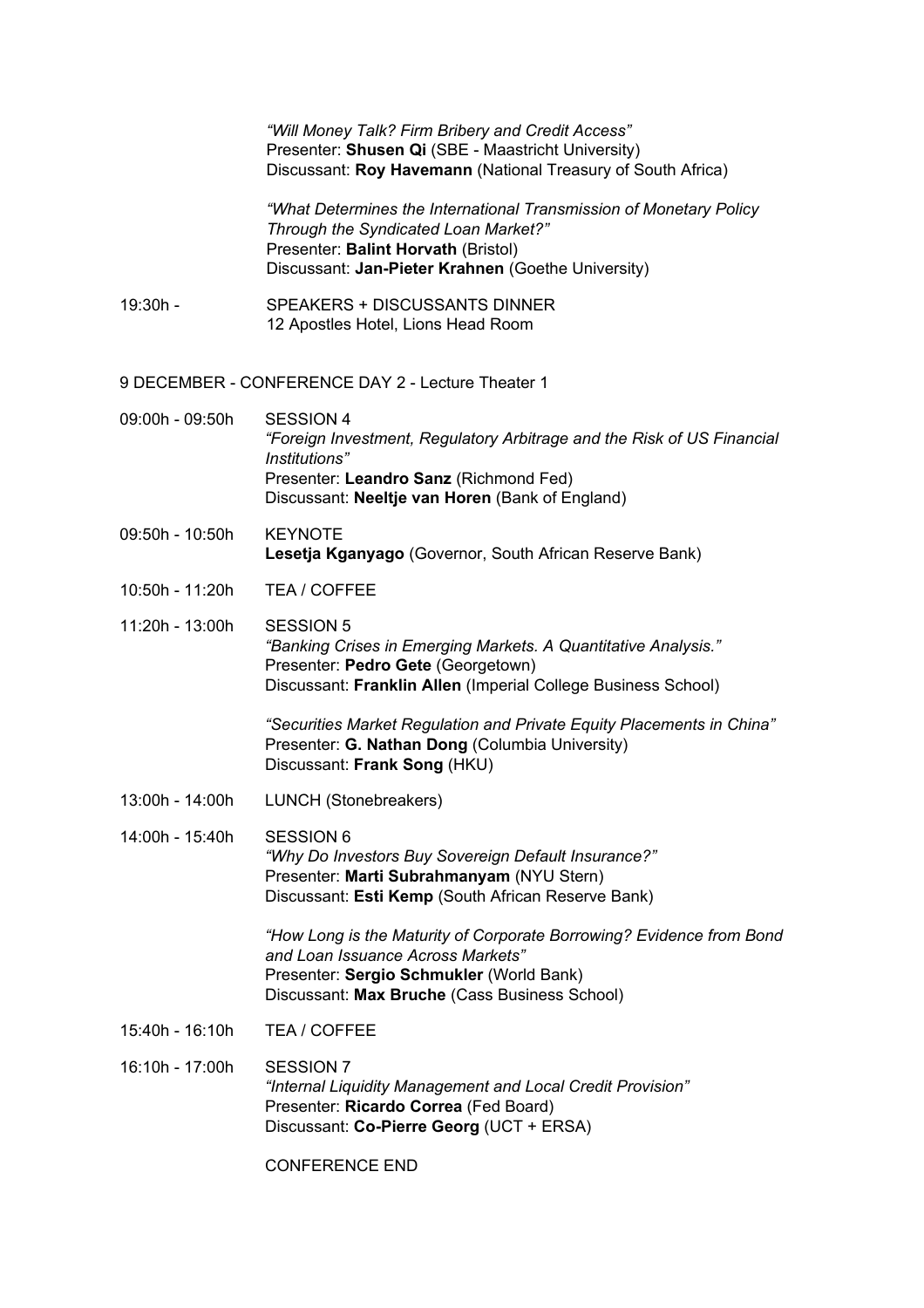## VENUE

Conference venue: UCT Graduate School of Business, 8 Portswood Road, Cape Town, South Africa. The conference hotel is the Protea Hotel Breakwater Lodge, which is on the same premises as the GSB (in fact, the buildings are joint).